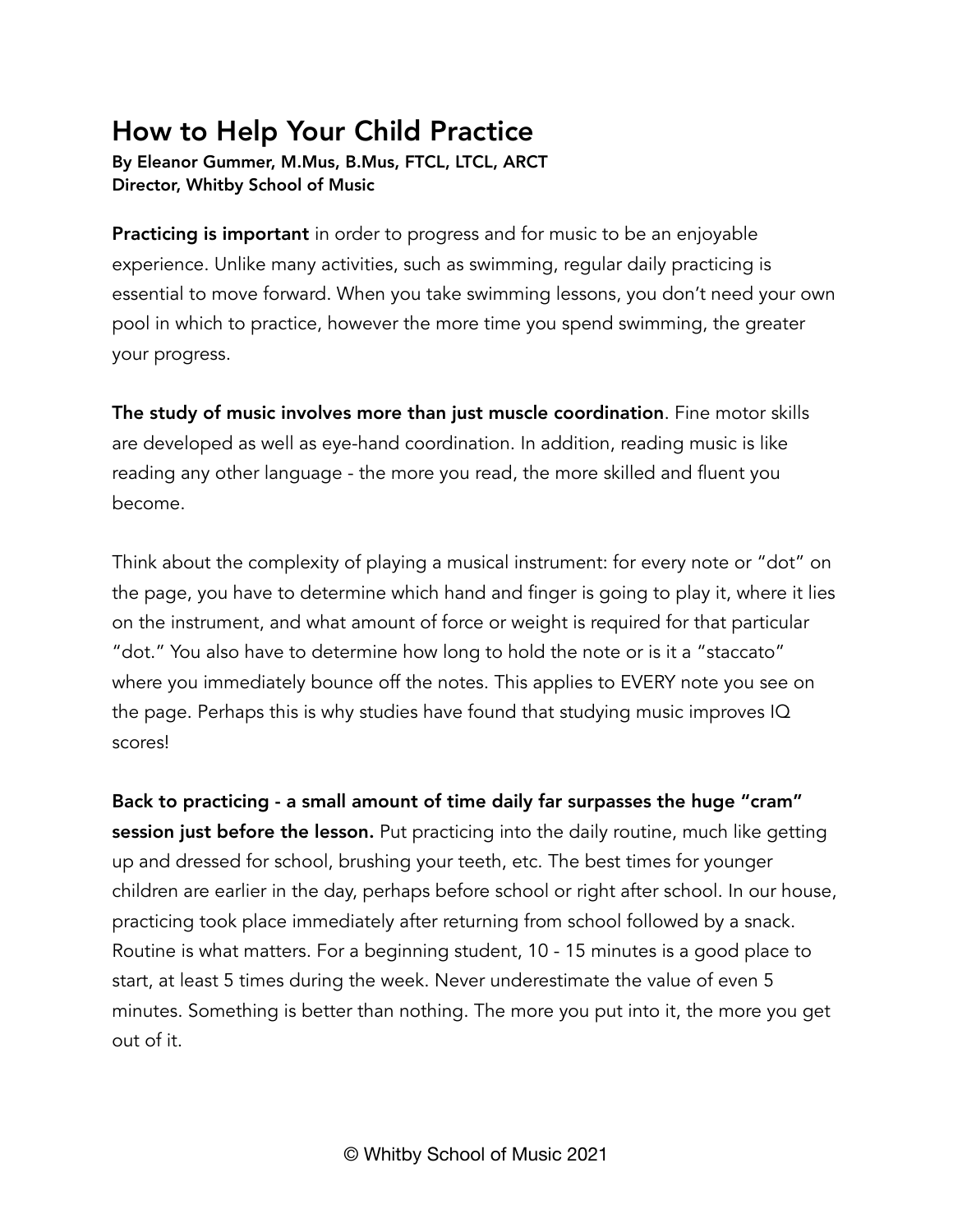Spend time with your child - read the comments the teacher has written together with your child. Often the teacher will suggest ways to make the practice time most beneficial. They might suggest spending extra time on the last line, or to count the rhythm carefully, or to correct some notes. Play through the piece at least three times you will begin to hear improvement with the repetition.

"How do I practice a longer piece?" Break it into sections - your teacher might have already done that for you. Most longer pieces have sections that repeat. For example: in *Pianokids®* Lesson Book 1, *Kites* on page 46: lines 1 and 3 are the same. In line 2, the first 2 bars are almost exactly the same as bars 3 and 4. Finding these patterns in the music helps to make the practice time more efficient. If you're unsure, ask the teacher for help to find those sections. Rather than trying to master the entire piece, try to master a section or even two bars. The next day, move on to another section, repeat 3 - 5 times, then review the section you mastered the previous day. Another way is to practice a smaller section - maybe a line - hands alone several times, then hands together. Breaking a piece into smaller sections makes the practicing more rewarding and less frustrating. If reading the notes is problematic, say or sing the letter-names, then play the section, singing the letter-names. Writing in the letter-names of each note is strongly discouraged - the goal is to be able to read the NOTES, not just the letternames.

Don't always begin practicing with the same piece. If three pieces have been assigned, begin with piece or song A, then piece B, then piece C. The next day, begin with piece B and the following day with piece C. Just like athletes warm up before their practice, musicians must warm-up with scales or exercises. This helps to strengthen muscles but also assist in muscle memory of patterns.

Avoid over-booking your child. As parents, we like to give our children as many opportunities as possible. However, having different activities every night of the week can be over-whelming. Children can be pulled in too many different directions, affecting their ability to succeed. Try to develop a sense of balance so your child can accomplish their tasks without feeling stressed.